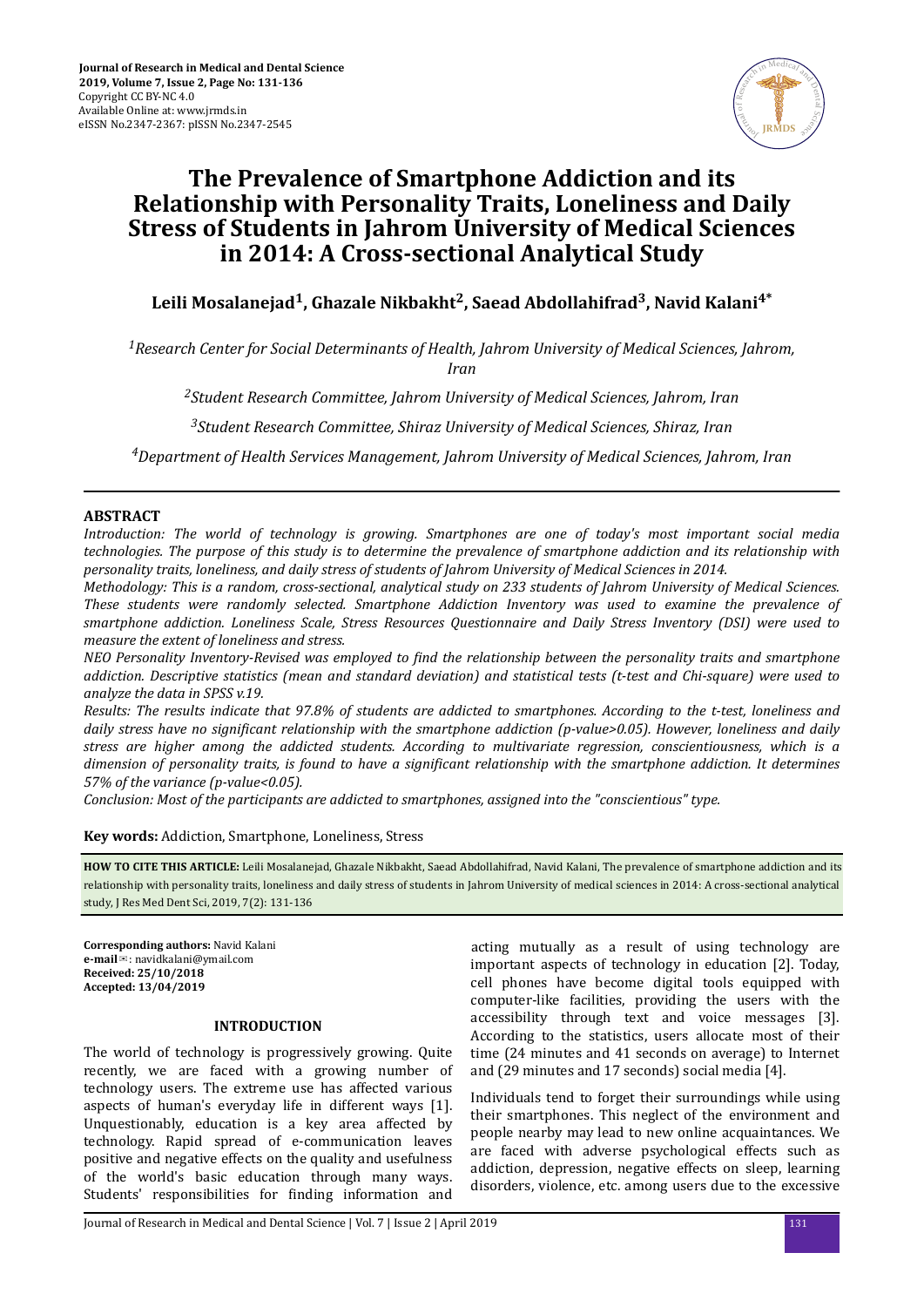use [5]. Strong dependence on smartphones is the most significant and complex problem that smartphone users are explicitly and implicitly engaged with. Many psychologists and sociologists pay considerable attention to this phenomenon. Some researchers believe that it is the "21st century addiction". Some experts also believe that dependence of smartphones is a modern addiction [6]. Some researchers argue the pathological use of technology is as a way to escape underlying rational and social problems; however, others claim that technology and its obsessive use are related to the specialized services such as playing games and win-lose approach [7].

According to the previous studies on many young smartphone users, less compatible individuals were found to spend most of their time conversing. Less confident individuals are likely to text messages and display stronger addictive tendency to text messaging [8]. Many studies have determined the demographic characteristics of smartphone users. Men (53%) are more likely to own cell phones than women (47%). 25 years -44 years-old individual tend to use smartphones more than other age groups. The stress caused by the IT use (here is smartphones) is displayed in different forms as follows. One of the common causes of stress is the ability to converse with multiple possibilities such as chat, text message, voice, etc. The diversity of the methods depends on the individual's need and demand. This can result in stress due to distraction and dual tasking, which determine the human's occupational memory. Loneliness is another element among the smartphone users. The rapid growth of technology and the excessive number of smartphone users are the indicatives of smartphone addiction and loneliness. The researchers' interest on developing information of the relationship between the loneliness and smartphone addiction indicates the importance of the subject [9]. Previous studies show that loneliness has a significant relationship with social interaction shortcomings especially talking [10].

Using smartphone is constant communication among humans at two different locations, which eliminated the initial excitement of humanity regarding loneliness [9]. Therefore, it is rational to believe that lonely people tend to use cell phones in order to escape this excitement. The aforementioned issues indicate the positive relationship between loneliness and smartphone addiction and its growing use [11].

There is much evidence on the effect of excessive use of messaging, calling, surfing, playing and social networks on the psychological health. However, few studies have focused on the effect of a portable smart device on the psychological health and the susceptibility from psychological aspects such as stress and personality traits. Since youths account for a large part of smartphone users, few studies have focused on determining the prevalence of smartphones. Therefore, the purpose of this study is to determine the prevalence of smartphone addiction and its relationship with

personality traits, loneliness and daily stress of students of Jahrom University of Medical Sciences in 2014.

## **MATERIALS AND METHODS**

This is an analytical, cross-sectional study on 233 students of Jahrom University of Medical Sciences. After acquiring official letter of introduction by research deputy of Jahrom Medical University and obtaining the moral code (Ethical code: JUMS.REC.1393.133), stratified. random sampling was used. The data were collected by five questionnaires. Russell et al. [12] Loneliness Scale has 20 items. The items are scored on a 5-rating scale (1- Always true, 2- Often true, 3-Sometimes true, 4-Rarely true, and 5-Never true) (10 negative and 10 positive sentences). Items 1, 5, 6, 9, 10, 15, 16, 19, 20 are all reverse scored. The reliability is reported 78%. The reliability was reported 89% using the Russell et al. [12] retest method. The Scale was translated by Zahedifar et al.  $[13]$  and applied after the initial modification  $[14]$ . This questionnaire has been standardized by Bahirayi et al. in Iran [15]. NEO Personality Inventory-Revised is a personality trait tests based on the analysis of known factors. It is a modern tool in terms of personality, introduced by Costa et al., known as Revised NEO Personality Inventory [16]. NEO-FFI (NEO Five-Factor Inventory) has 60 items (12 per domain). Each item reflects individual's first reaction against the question. The items are rated by Strongly Agree, Somewhat Agree, Agree, Disagree, Somewhat Disagree, and Strongly Disagree. It assesses Openness, Conscientiousness, Extroversion, Agreeableness, and Neuroticism. The questionnaire has been standardized in the Iranian studies [17].

Stress Inventory consists of two. One of them has 24 items with stress resources [18]. The second, Daily Stress Inventory (DSI), covers 58 stressors, which is administered daily. The stressors are collected by 85 individuals in two weeks, reflecting the most important stressors for them [19]. Initially, Smartphone Addiction Questionnaire was applied in terms of demographic variables (age, gender, family status (number of parents), economic status (high, medium, low), alcohol consumption and smoking (is the individual a permanent alcohol consumer and smoker?)), time and purpose of using the smartphone, and self-evaluation regarding smartphone addiction. Smartphone Addiction Questionnaire has 33 items. The items are related to the extent of smartphone use and the effects on the life. The questionnaire has been translated by Kwon et al. [20].

A pilot study on 20 students was conducted. The final analysis indicates the validity of 0.967 using Cronbach's alpha. The scoring system is as follows: 1-Strongly Disagree, 2-Somewhat Disagree, 3-Disagree, 4-Agree, 5- Somewhat Agree, and 6-Strongly Agree [20]. The questionnaire has not been standardized in Iran. 40 out 80 cut-off point were considered to determine the addicted and healthy smartphone users.

The inclusion criteria were having smartphones, using them, and having physical and mental health. The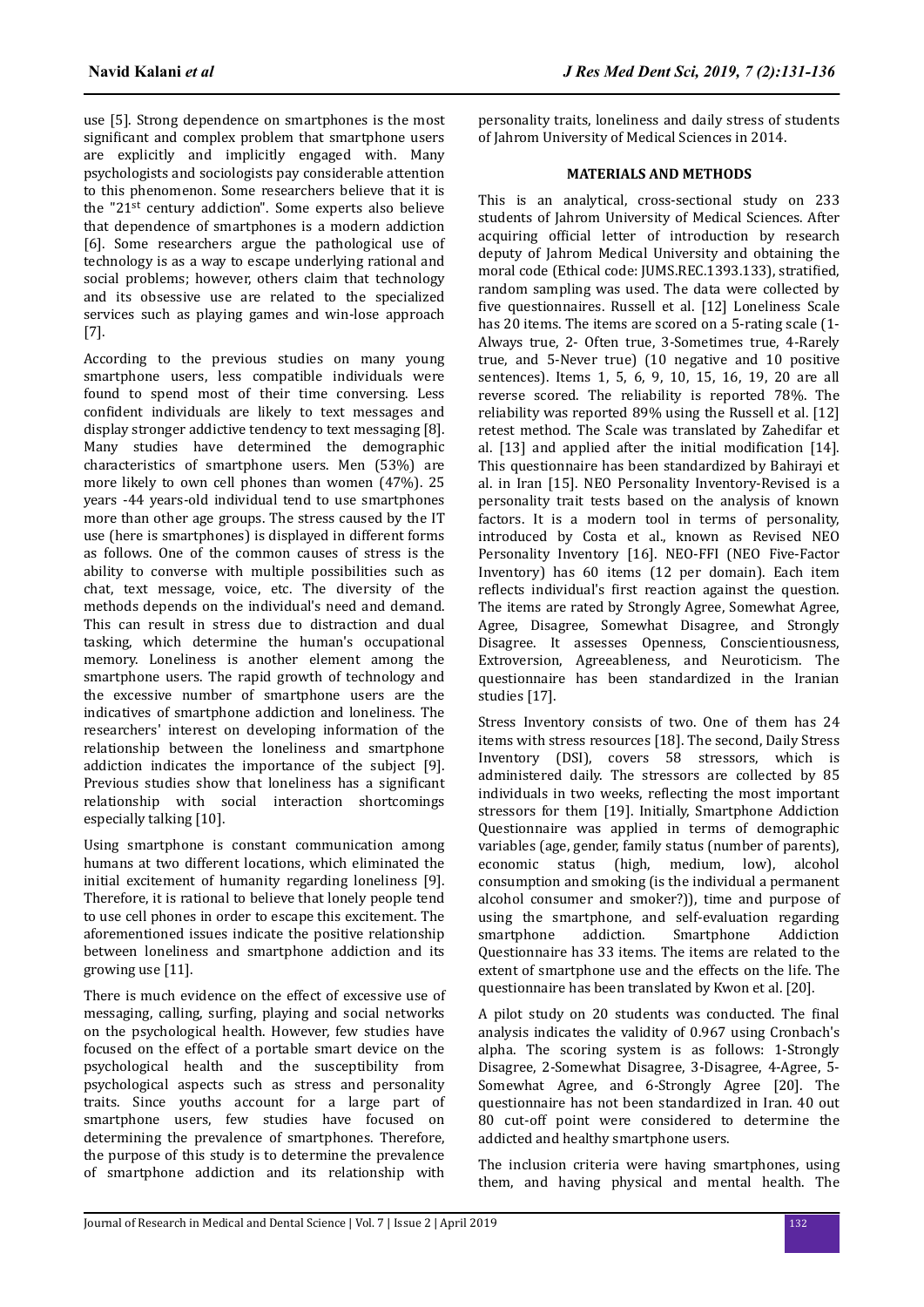psychological health was, to some extent, examined by questions on smoking and alcohol consumption. In terms of the physical health, the criterion was observing students while distributing and asking regarding their physical health.

The exclusion criterion was incomplete questionnaire. Descriptive statistics (mean and standard deviation) and statistical tests (t-test and Chi-square) were used to analyze the data in SPSS v.19.

#### **RESULTS**

This is an analytical, cross-sectional study on 224 students of Jahrom University of Medical Sciences. The composition of students was as follows: Medicine, 30.4%; nursing, 18.3%; surgical technology, 11.6%; anaesthesiology, 13.8%; emergency, 4.9%; laboratory science, 9.4%; and health, 11.6%. Out of 224 participants, 82.14% were female and 17.86% were male. 13.4% use alcohol. 97.3% of the participants used their smartphones more than once a week. The purpose of 35.71% was social media and 32.14% entertainment. Table 1 shows the frequency of purpose and the time of using smartphones.

#### **Table 1: Purpose and time of using smartphones**

|                              | <b>Variables</b>                   | Frequency | Percentage<br>(%) |
|------------------------------|------------------------------------|-----------|-------------------|
|                              | During week                        | 218       | 97.3              |
| Time of<br>Smartphone Use    | Weekends only                      | 6         | 2.7               |
|                              | Total                              | 224       | 100               |
|                              | Entertainment                      | 72        | 32.14             |
| Purpose of<br>Smartphone Use | Surf the Web                       | 28        | 12.51             |
|                              | Social Media and Text<br>Messaging | 80        | 35.71             |
|                              | Others                             | 44        | 19.64             |
|                              | Total                              | 224       | 100               |

The majority of the students (79%) believed that they were not addicted to smartphones. 42.9% believed that they are addicted to smartphones. The mean score of smartphone addiction was 101.18 ± 30.27. The prevalence of smartphone addiction was 97.8%. Only 2.2% of students were not addicted to smartphones.

The prevalence of smartphone addiction among females (82.2%) was greater than that of male participants (17.8%). Two-parent students have the greatest prevalence of smartphone addiction (85.8%). Students with medium economic conditions displayed the greatest prevalence of smartphone addiction (84.9%). Out of students with smartphone addiction, 13.7% had the history of alcohol consumption and 6.8% were smokers.

The results of Chi-square test show that smartphone addiction has no significant relationship with the demographic variables (p-value>0.05). The results of correlation show that daily stress has direct, significant

relationship with the smartphone addiction (pvalue<0.05).

However, personality traits and loneliness had no direct, significant relationship with smartphone addiction (pvalue>0.05) (Table 2).

**Table 2: The relationship of personality traits, loneliness, and daily stress with smartphone addiction**

|                         | <b>Dependent Variable</b> | Personality<br><b>Traits (NEOPI)</b> | <b>Loneliness</b> | Daily<br><b>Stress</b><br>(DI) |
|-------------------------|---------------------------|--------------------------------------|-------------------|--------------------------------|
| Smartphone<br>Addiction | Correlation               | 0.081                                | 0.053             | 0.269                          |
|                         | p-value                   | 0.358                                | 0.6               | >0.001                         |

Mean scores of loneliness and daily stress were higher among the addicted students than normal ones. However, the results of t-test show that no significant difference is found between the addicted and normal students in terms of loneliness and daily stress (p-value>0.05). Table 3 shows the personality traits, loneliness, and daily stress of addicted and normal students.

**Table 3: Mean scores of personality traits, loneliness, and daily stress of normal and addicted students**

|                       | <b>Smartphone Addiction Prevalence</b> |           |        |       |          |         |  |
|-----------------------|----------------------------------------|-----------|--------|-------|----------|---------|--|
| Variable              | No                                     |           | Yes    |       |          | p-value |  |
|                       | Mean                                   | <b>SD</b> | Mean   | SD    |          |         |  |
| Personality<br>traits | Missing                                | Missing   | 109.03 | 23.55 | Missing  | Missing |  |
| Daily stress          | 63.4                                   | 52.13     | 134.6  | 81.76 | $-1.936$ | 0.054   |  |
| Loneliness            | 72                                     | 442       | 7371   | 5.23  | $-0.714$ | 0477    |  |

Determination factor ( $R^2$ =0.974) indicates that 97.4% of smartphone addiction variance is influenced by independent variables. The rest is influenced by other variables. Therefore, independent variables can determine the smartphone addiction.

The results of multivariate regression show that only personality traits can predict smartphone addiction (pvalue<0.05). Loneliness and daily stress have no significant effect on smartphone addiction (pvalue>0.05). Beta factor shows that the extent of effect of personality traits on smartphone addiction is -0.918. R<sup>2</sup>=0.113 using multivariate regression shows that 11.3% of smartphone addiction variance is influenced by the components of personality traits. Others are affected by other variables. The results of multivariate regression show that awareness can only predict the smartphone addiction (p-value<0.05).

The effects of other elements are not significant (pvalue>0.05). Beta coefficients show that conscientiousness is effective in smartphone addiction by 0.316. Table 4 shows the regression analysis coefficients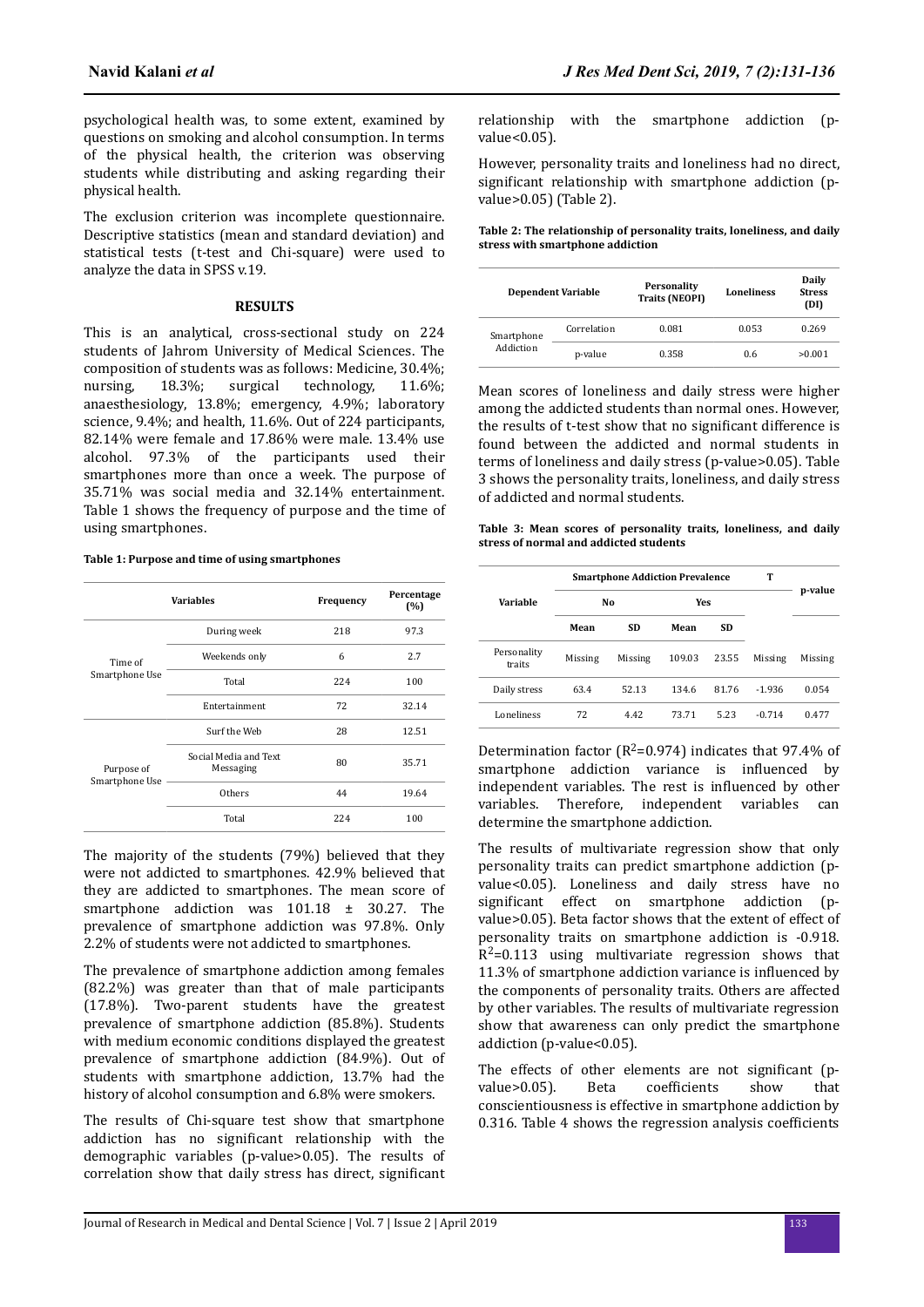of the effect of smartphone addiction prediction according to the personality traits.

**Table 4: Smartphone addiction prediction according to personality traits using multivariate regression**

| Independent<br>Variable   | R     | $\mathbb{R}^2$ | B          | S.E        | <b>Beta</b> | т        | p-<br>value |
|---------------------------|-------|----------------|------------|------------|-------------|----------|-------------|
| Constant                  | 0.336 | 0.113          | 87.63<br>1 | 15.21<br>8 |             | 5.758    | $\Omega$    |
| Agreeableness             |       |                | $-1.136$   | 0.603      | $-0.203$    | $-1.884$ | 0.062       |
| Conscientiousnes<br>S     |       |                | 1.981      | 0.755      | 0.316       | 2.625    | 0.01        |
| Extroversion              |       |                | 1.287      | 0.76       | 0.201       | 1.693    | 0.093       |
| Neuroticism               |       |                | $-0.541$   | 0.538      | $-0.097$    | $-1.006$ | 0.316       |
| Openness to<br>experience |       |                | $-0.56$    | 0.637      | $-0.097$    | $-0.879$ | 0.381       |

#### **DISCUSSION**

Smartphones have been one of the successful stories of the past decade, which have created a growing demand for this modern technology worldwide [21]. Compared to the past, smartphone use has been on the rise so that smartphones have become human's integral part of everyday life. Most of smartphone users are young especially students because they spend long hours for this device on a daily basis. As a result, they are late for their daily tasks. Excessive use of smartphones has gone up to a degree, classified as addictive behaviors. The topic has won the attention of many researchers. This study was conducted on 233 students of different majors in Jahrom University of Medical Sciences aged 19 years-35 years old from 2014 to 2016. Smartphone Addiction Questionnaire was initially forwarded to the students in order to state their opinions. According to the responses, 42.9% of students believed that they were addicted to smartphones. According to the results of the Smartphone Addiction Questionnaire, 97.8% of students were found to be addicted to their smartphones. The study by Park et al. [22] on 339 Korean students of different universities aged 19-25 years showed that 84% of students have approved the signs of smartphone addiction including tolerance, quitting, etc. The results are consistent with our study [22]. Another study by Choi on 53 nursing students of Japanese University aged 20 years-28 years showed that 99.2% of students are addicted to their smartphones, which is consistent with our study [23]. A similar study was conducted in India by MACRO on 175 students of different majors aged 19 years-30 years studying in different universities from 2003 to 2004. 50% of students were addicted to their smartphones so that they claimed not to be able to manage their daily lives without smartphones [24]. Excessive use of this modern technology has left numerous adverse effects. The purpose of this study was to examine the relationship of smartphone addiction with stress and loneliness. As it is known, the main goal of smartphone manufacturers is connecting people to remote areas in order to have a permanent communication and stay away from loneliness. Since lonely individuals are less likely to have face-to-face communication, they tend to social media. Therefore, smartphone addiction has a positive relationship with loneliness. Such relationship has been proved in many studies [25]. The mean loneliness of addicted students is greater than that of normal students; however, the results of t-test show that no significant relationship is found between the addicted and normal students in terms of loneliness. Concerning the loneliness, the study by Park et al. [22] on the evaluation of loneliness of 330 Korean students and its relationship with smartphone addiction showed that smartphone addicts display higher levels of loneliness. In this study, UCLA Loneliness Scale was employed. Among loneliness, shyness, depression and self-confidence, loneliness was the most highlighted with the mean value of 5.18, which is consistent with our study [22]. A similar study was conducted by Iqbal et al. on 100 students of Jakarta University, Indonesia. UCLA Loneliness Scale was used to evaluate the loneliness. It was modified by Zahrani. According to the results, loneliness has no clear relationship with the smartphone addiction, which was not consistent with the results of our study [9]. Another study by Casey et al. was conducted on 414 students in China. Similar to previous studies, UCLA Loneliness Scale was employed. The results show that smartphone addiction has a significant relationship with loneliness. In fact, smartphone addicts are qualified for a high level of loneliness. Lonely individuals tend to use their smartphones when they are alone, which is consistent with the results of our study [25]. The second psychological adverse effect of smartphone addiction is daily stress. One purpose of this study is to examine the relationship between the smartphone addiction and daily stress using two questionnaires. According to the results, the mean daily stress of addicted students was higher than that of normal ones. However, the results of independent t-test show that no significant relationship is found between the addicted and normal students in terms of daily stress. The study by Sarwar et al. [26] on the effect of smartphone addiction and excessive use on users' social function in Saudi Arabia showed that in addition to constant communication with friends and acquaintances, smartphones reduce daily stress, which is inconsistent with the results of our study [26]. Another study by Jeong et al. in Korea on 598 nursing students indicates a positive relationship between the smartphone addiction and stress especially among female users. Due to the stress, these users are more likely to use smartphones, which is consistent with our study [27]. Another study by Lee et al. in Taiwan controversially discussed the topic. The study by Lee et al. showed that smartphones are considered a stressor due to constant check of messages and communication with others; however, communication with others provides accessibility to various resources to meet the problems, leading to reduced stress. The results of the first section were consistent with ours [28]. The last part of our study was to examine the relationship between five dimensions of personality traits and smartphone addiction. These traits are Openness, Conscientiousness, Extroversion, Agreeableness, and Neuroticism. The data are collected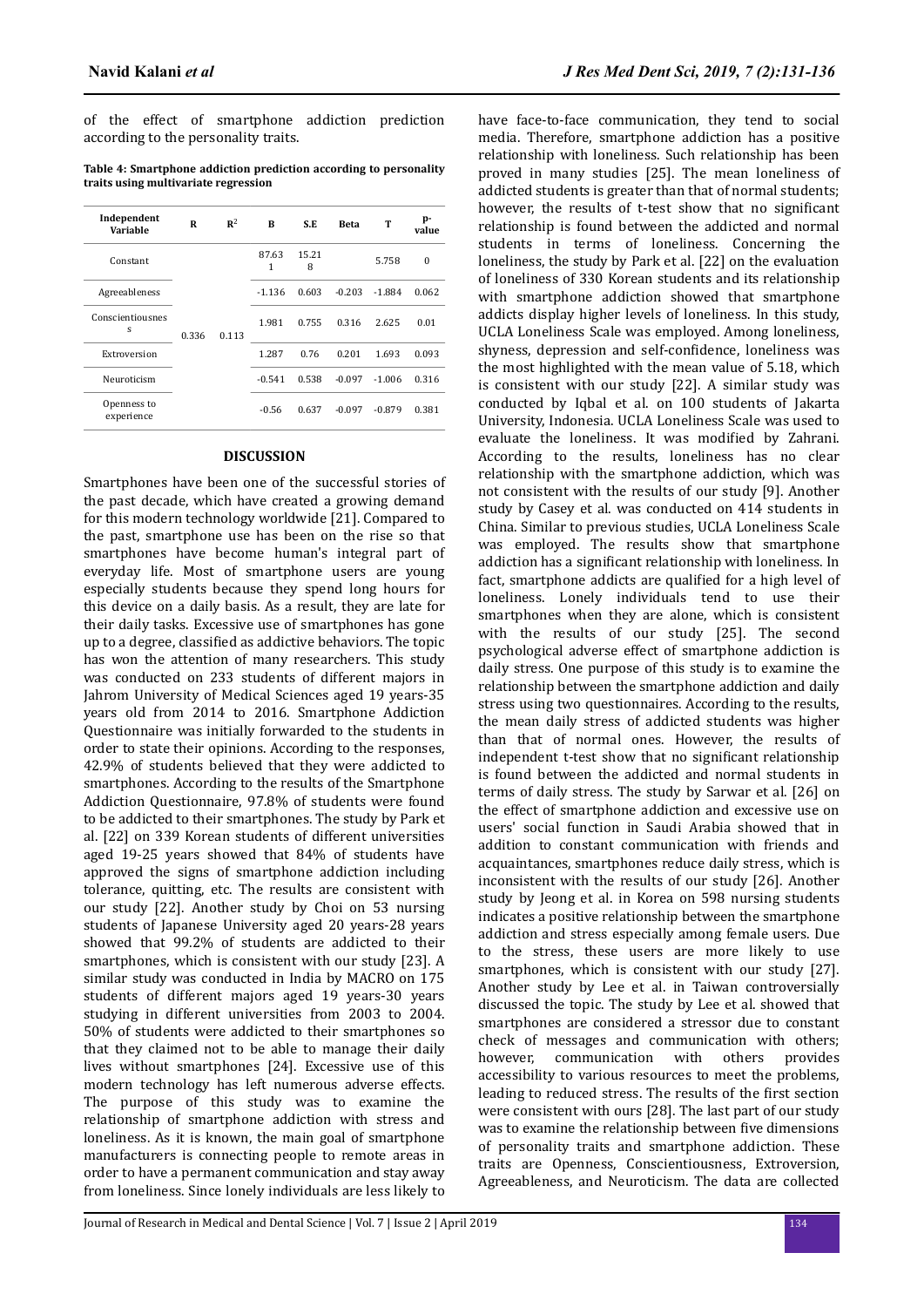by 60-items Neo Questionnaire. The results indicate that conscientiousness is only able to forecast the smartphone addiction. A study was conducted by Lane et al. on 314 American students in US universities in this regard. The data were collected by John's Big Five Personality Inventory. The results show that extroverts are more likely to be addicted to smartphones, which is inconsistent with our study [29]. A similar study by Beydokhti et al. in Sari University, Iran was conducted on 364 students. The data were collected by Neo Questionnaire. The results showed that smartphone addiction has the greatest relationship with the wellinformed characters, which is consistent with the results of our study [30]. The study by Chittaranjan et al. on 117 students of California University used Neo Questionnaire to collect the data. The results showed that a strong relationship is found between compatible characters and smartphone addiction, which is inconsistent with the results of our study [31]. According to aforementioned issued, we found out that smartphone addiction is a growing phenomenon. The number of the modern technology users is on the rise on a daily basis. Among different age groups, university students are mostly affected.

## **CONCLUSION**

The results show that most students are addicted to smartphones. Since the excessive use of smartphones have left a wide range of effects of human life such as education, quality of life, physical and psychological health, loneliness, and stress, it is essential to develop preventive measures.

## **RECOMMENDATIONS**

- 1. It is essential to turn off cell phones one hour before the bed. In addition to being protected against cell phone light in the dark, the brain can rest.
- 2. It is a good idea to use alarm clock instead of cell phone alarm clock for two reasons. First of all, you are not stressed out while waking up in the morning and do not search for the messages. Instead, you plan for the day.
- 3. It is a good idea to set a specific time for checking smartphone so that you do not check in other times.
- 4. It is essential to have face-to-face communication instead of using smartphones.
- 5. Teachers should train students on the advantages and disadvantages of smartphones at early age. It prevents the smartphone addiction in adulthood and leads to purposive use of cell phones in the future.

## **LIMITATIONS**

Fewer numbers of male participants than females led to inability to compare the smartphone addiction among both genders. Some students were uncooperative in filling up questionnaires.

## **ACKNOWLEDGEMENT**

We would like to thank the Clinical Research Development Unit of Peymanieh Educational and Research and Therapeutic Center of Jahrom University of Medical Sciences for providing facilities to this work.

## **CONFLICT OF INTEREST**

The authors declare that there is no conflict of interest regarding the publication of this article.

## **REFERENCES**

- 1. Thiebaud JR. Effects of technology on people: Living F2F conversation and social interaction. In Proceedings of the Media Ecology Association 2010; 11:117-28.
- 2. Chapman DW, Mahlck LO. Adapting technology for school improvement: A global perspective. International Institute for Educational Planning (IIEP) UNESCO. 7-9 rue Eugene-Delacroix, 75116 Paris, France 2004.
- 3. Sayrs E. The effects of smartphone use on cognitive and social functions. TAM Capstone Thesis Paper 2013.
- 4. Nagarkoti B. Factors influencing consumer behavior of Smartphone users. Degree Thesis 2009.
- 5. studentsexpresssa.files.wordpress.com/ 2016/05/positive-and-negative-effects-ofsocial-media-on-society-\_-ali-kingstonmwilacfip-itilc2ae-pde-bscit-adippm.pdf
- 6. drlwilson.com/ARTICLES/ADDICTION, %20SOCIAL%20M.htm
- 7. Morahan-Martin J. Internet abuse: Addiction? disorder? symptom? alternative explanations? Soc Sci Comp Rev 2005; 23:39-48.
- 8. Entner R. Smartphones to overtake feature phones in US by 2011. Nielsen Wire 2010.
- 9. Iqbal M, Nurdiani G. Is smartphone addiction related to loneliness? Science Arena Pub: Spec J Psychol Manag 2016; 2:1-6.
- 10. drlwilson.com/ARTICLES/ADDICTION, %20SOCIAL%20M.htm
- 11. Park Y, Chen JV. Acceptance and adoption of the innovative use of smartphone. Ind Manage Data Syst 2007; 107:1349-65.
- 12. Russell D, Peplau LA, Cutrona CE. The revised UCLA loneliness scale: Concurrent and discriminant validity evidence. J Pers Soc Psychol 1980; 39:472.
- 13. Zahedifar SH, Najarian B, Shekarkan H. Construction and validation of a scale to measure aggression. J Psychol Edu Sci 2000; 7:73-102.
- 14. fetzer.org/
- 15. Bahirayi H, Delavar A, Ahadi H. Standardization of UCLA Loneliness Scale (version 3) on student attending university in Tehran. Thought Behaviors Clin Psychol 2007; 1:6-18.